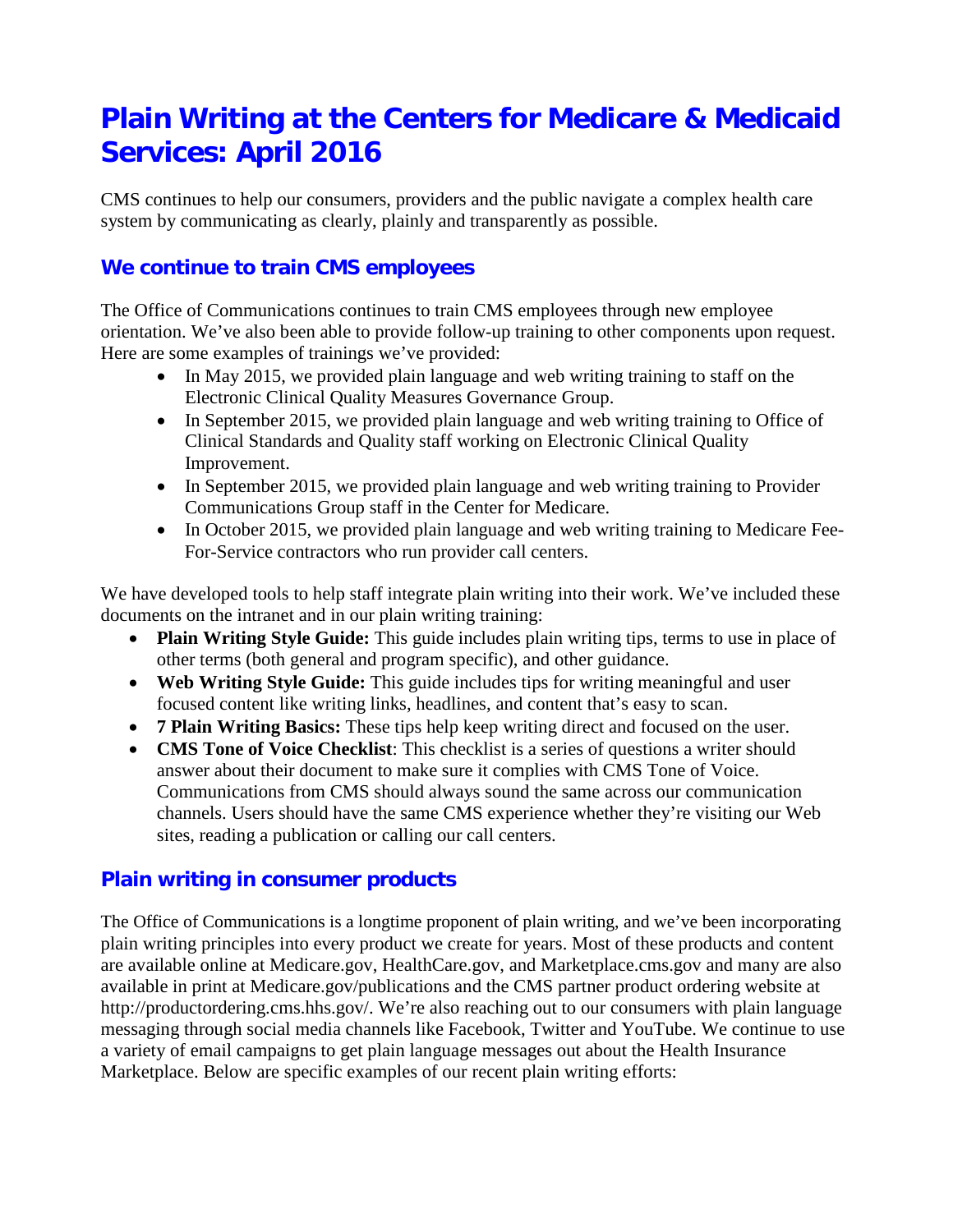- **Health Insurance Marketplace consumer notices**: We underwent an effort to update and streamline our Marketplace notices, including the Eligibility Determination Notice, prior to 2015 Open Enrollment that started November 1, 2015, to help make them more readable and understandable. Samples of these notices are posted: [https://marketplace.cms.gov/applications-and-forms/notices.html.](https://marketplace.cms.gov/applications-and-forms/notices.html)
- **Medicare Coverage of Durable Medical Equipment and Other Devices:** We revised this booklet to include clear information and guidance on the coverage of oxygen equipment. This revision was prompted by discussion with advocates regarding the information needs of people with Medicare who have chronic obstructive pulmonary disease (COPD): [http://www.medicare.gov/Pubs/pdf/11045.pdf.](http://www.medicare.gov/Pubs/pdf/11045.pdf)
- **CMS.gov**: CMS.gov has historically been curated through a distributed model where each component with the subject matter expert lead on a particular topic is responsible for the CMS.gov pages that correspond to that topic. The Office of Communications continues to work with other components to try to bring CMS.gov web pages into better alignment with usability and plain writing principles. More and more components are reaching out to us to help better organize and edit their pages for a better consumer experience. Here are examples of pages we've updated:
	- Value Based Purchasing pages:
		- o Overview: [https://www.cms.gov/Medicare/Quality-Initiatives-Patient-](https://www.cms.gov/Medicare/Quality-Initiatives-Patient-Assessment-Instruments/Value-Based-Programs/Value-Based-Programs.html)[Assessment-Instruments/Value-Based-Programs/Value-Based-](https://www.cms.gov/Medicare/Quality-Initiatives-Patient-Assessment-Instruments/Value-Based-Programs/Value-Based-Programs.html)[Programs.html](https://www.cms.gov/Medicare/Quality-Initiatives-Patient-Assessment-Instruments/Value-Based-Programs/Value-Based-Programs.html)
		- o Hospital: [https://www.cms.gov/Medicare/Quality-Initiatives-Patient-](https://www.cms.gov/Medicare/Quality-Initiatives-Patient-Assessment-Instruments/Value-Based-Programs/HVBP/Hospital-Value-Based-Purchasing.html)[Assessment-Instruments/Value-Based-Programs/HVBP/Hospital-Value-](https://www.cms.gov/Medicare/Quality-Initiatives-Patient-Assessment-Instruments/Value-Based-Programs/HVBP/Hospital-Value-Based-Purchasing.html)[Based-Purchasing.html](https://www.cms.gov/Medicare/Quality-Initiatives-Patient-Assessment-Instruments/Value-Based-Programs/HVBP/Hospital-Value-Based-Purchasing.html)
		- o Skilled Nursing Facility: [https://www.cms.gov/Medicare/Quality-](https://www.cms.gov/Medicare/Quality-Initiatives-Patient-Assessment-Instruments/Value-Based-Programs/Other-VBPs/SNF-VBP.html)[Initiatives-Patient-Assessment-Instruments/Value-Based-](https://www.cms.gov/Medicare/Quality-Initiatives-Patient-Assessment-Instruments/Value-Based-Programs/Other-VBPs/SNF-VBP.html)[Programs/Other-VBPs/SNF-VBP.html](https://www.cms.gov/Medicare/Quality-Initiatives-Patient-Assessment-Instruments/Value-Based-Programs/Other-VBPs/SNF-VBP.html)
		- o Home Health: [https://innovation.cms.gov/initiatives/home-health-value](https://innovation.cms.gov/initiatives/home-health-value-based-purchasing-model)[based-purchasing-model](https://innovation.cms.gov/initiatives/home-health-value-based-purchasing-model)
	- Merit-Based Incentive Payment System (MIPS) & Alternative Payment Models (APMs) pages: [https://www.cms.gov/Medicare/Quality-Initiatives-Patient-](https://www.cms.gov/Medicare/Quality-Initiatives-Patient-Assessment-Instruments/Value-Based-Programs/MACRA-MIPS-and-APMs/MACRA-MIPS-and-APMs.html)[Assessment-Instruments/Value-Based-Programs/MACRA-MIPS-and-](https://www.cms.gov/Medicare/Quality-Initiatives-Patient-Assessment-Instruments/Value-Based-Programs/MACRA-MIPS-and-APMs/MACRA-MIPS-and-APMs.html)[APMs/MACRA-MIPS-and-APMs.html](https://www.cms.gov/Medicare/Quality-Initiatives-Patient-Assessment-Instruments/Value-Based-Programs/MACRA-MIPS-and-APMs/MACRA-MIPS-and-APMs.html)
	- Hospital-Acquired Condition Reduction Program page: [https://www.cms.gov/Medicare/Quality-Initiatives-Patient-Assessment-](https://www.cms.gov/Medicare/Quality-Initiatives-Patient-Assessment-Instruments/Value-Based-Programs/HAC/Hospital-Acquired-Conditions.html)[Instruments/Value-Based-Programs/HAC/Hospital-Acquired-Conditions.html](https://www.cms.gov/Medicare/Quality-Initiatives-Patient-Assessment-Instruments/Value-Based-Programs/HAC/Hospital-Acquired-Conditions.html)
	- Hospital Readmission Reduction Program page: [https://www.cms.gov/Medicare/Quality-Initiatives-Patient-Assessment-](https://www.cms.gov/Medicare/Quality-Initiatives-Patient-Assessment-Instruments/Value-Based-Programs/HRRP/Hospital-Readmission-Reduction-Program.html)[Instruments/Value-Based-Programs/HRRP/Hospital-Readmission-Reduction-](https://www.cms.gov/Medicare/Quality-Initiatives-Patient-Assessment-Instruments/Value-Based-Programs/HRRP/Hospital-Readmission-Reduction-Program.html)[Program.html](https://www.cms.gov/Medicare/Quality-Initiatives-Patient-Assessment-Instruments/Value-Based-Programs/HRRP/Hospital-Readmission-Reduction-Program.html)
	- Value Modifier Program page: [https://www.cms.gov/Medicare/Quality-](https://www.cms.gov/Medicare/Quality-Initiatives-Patient-Assessment-Instruments/Value-Based-Programs/VMP/Value-Modifier-VM-or-PVBM.html)[Initiatives-Patient-Assessment-Instruments/Value-Based-Programs/VMP/Value-](https://www.cms.gov/Medicare/Quality-Initiatives-Patient-Assessment-Instruments/Value-Based-Programs/VMP/Value-Modifier-VM-or-PVBM.html)[Modifier-VM-or-PVBM.html](https://www.cms.gov/Medicare/Quality-Initiatives-Patient-Assessment-Instruments/Value-Based-Programs/VMP/Value-Modifier-VM-or-PVBM.html)
	- Employer page: [https://www.cms.gov/Outreach-and-Education/Find-Your-](https://www.cms.gov/Outreach-and-Education/Find-Your-Provider-Type/Employers-and-Unions/Employer-community.html)[Provider-Type/Employers-and-Unions/Employer-community.html](https://www.cms.gov/Outreach-and-Education/Find-Your-Provider-Type/Employers-and-Unions/Employer-community.html)
	- Open Payments pages:<https://www.cms.gov/openpayments/>
	- Medicare Open Enrollment pages: